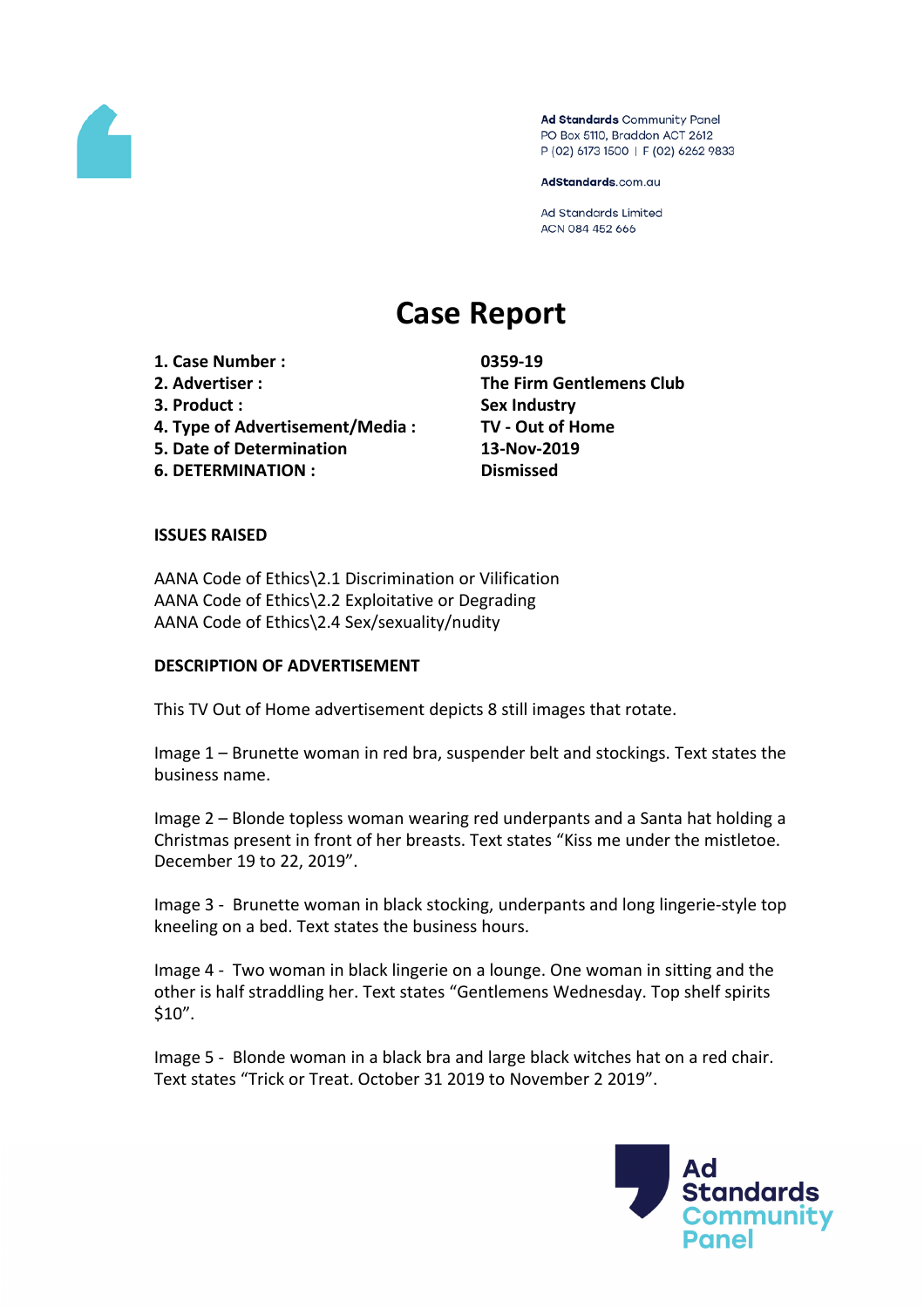

Image 6 - a woman in a white shirt standing in front of a blackboard with the words "Hot for teachers. November 28 to 30, 2019".

Image 7 - Man in suit depicted sitting with a lamp behind him. Text states "Wednesday \$10.00 back bar".

Image 8 - Phone screen depicted with images of two women and the text "Swipe right Wednesday". Image 1 shows a brunette woman in a lack bodysuit. Image 2 shows a blonde woman in white lingerie".

## **THE COMPLAINT**

A sample of comments which the complainant/s made regarding this advertisement included the following:

*I object to turning women's bodies into a commodity to be sold. I object to the message that a sexually empowered woman is white, young and undressed whereas the man is presented as clothed, seated and middle aged. I object to the inference that it takes multiple women to please one man. I object to the blatantly sexual nature of these images on display along Adelaide's cultural precinct. I object to the use of Christmas (a religious occasion, a family celebration and something that gets the attention of kids) as a vehicle to display a woman who is topless, with unrealistically large breasts protruding over and around a present. I object to the use of Halloween (again, something that gets the attention of kids) to promote the services of a strip joint. I object to the depiction of two women engaging in sexual foreplay - not because it is two women, but because the advertisement is clearly directed at men - inviting them to be the third member. How to explain that one to my daughters!? who, despite no school or childcare nearby, I would still have occasion to bring past this venue so that I can use the train station. I recently travel to Adelaide railway station with the entire year 2 class of my daughter's primary school... but most of all I object to ineffective self regulation, ridiculous delays and the dismissal of my previous complaint when this stuff can just keep rolling on for months after the original ruling by Ad Standards was upheld.*

### **THE ADVERTISER'S RESPONSE**

Comments which the advertiser made in response to the complainant/s regarding this advertisement include the following:

*Image 1 - Image of women in red lingerie which promotes our brand Image was purchased from shutterstock.com (Image number 1216556293)*

*Image 2 - Image of women in Christmas clothes which promotes our Christmas themed event Image was purchased from shutterstock.com (Image number 536536942)*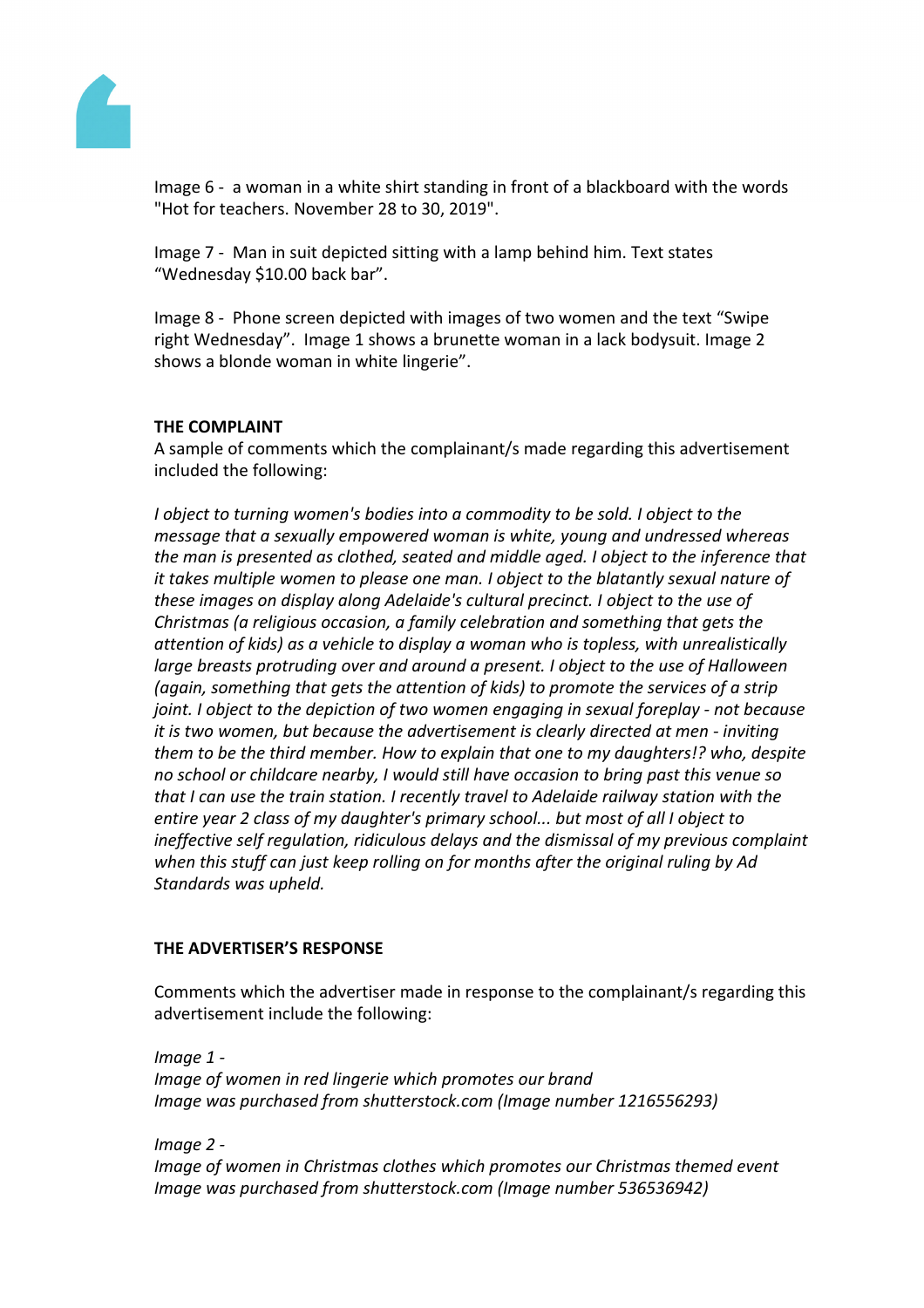

*Image 3 -* 

*Image of women in black lingerie which promotes our brand and opening hours Image was purchased from shutterstock.com (Image number 529295986)*

*Image 4 - Image of 2 women in black lingerie which promotes our Gentlemens Wednesday campaign Image was purchased from shutterstock.com (Image number 1258628959)*

*Image 5 -* 

*Image of women wearing black hat which promotes our Halloween themed event Image was purchased from shutterstock.com (Image number 725836030)*

*Image 6 -* 

*Image of women wearing stockings and skirt which promotes our Teachers themed event*

*Image was purchased from shutterstock.com (Image number 777721921)*

*Image 7 -* 

*Image of man sitting down which promotes our Gentlemens Wednesday campaign Image was purchased from adobestock.com (Image number 246174114)*

*Image 8 -* 

*Image of phone with 2 pictures which promotes our swipe right Wednesday campaign Images was purchased from shutterstock.com (Image number 535151278) and adobestock.com (Image number 168612913)*

## **THE DETERMINATION**

The Ad Standards Community Panel (the Panel) considered whether this advertisement breaches Section 2 of the AANA Code of Ethics (the Code).

The Panel noted the complainant's concerns that the advertisements:

- Treats women's bodies as a commodity to be sold
- is blatantly sexual where children could see them
- uses Christmas and Halloween themes which would attract the attention of children
- depicts two women engaged in foreplay in a way which is blatantly targeting men
- presents an image of a fully clothed man, contrasting with the images of undressed women

The Panel viewed the advertisement and noted the advertiser's response.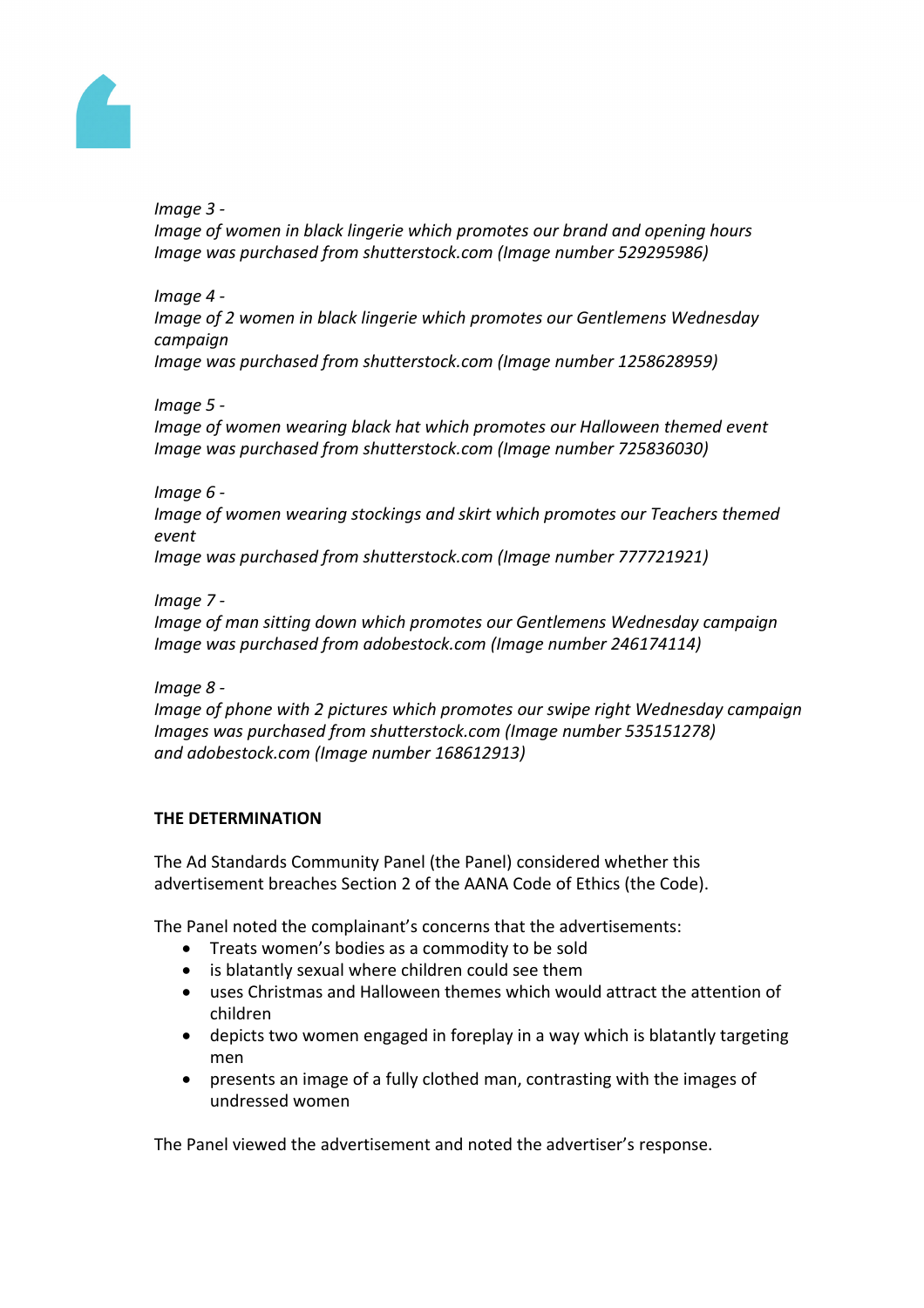

The Panel noted that this out of home TV advertisement featured 12 still images which are viewed on a television screen at the front of the venue, and are visible to people on the street. The Panel noted that of these 12 images, four had been considered as part of previous cases 0185-19 and 0282-19 and would not be reconsidered as part of this case, as these images were not found to breach the Code. The Panel noted that there were eight separate images to be considered as part of this case.

The Panel considered whether the advertisement complied with Section 2.1 of the Code which requires that 'advertisements shall not portray or depict material in a way which discriminates against or vilifies a person or section of the community on account of race, ethnicity, nationality, gender, age, sexual preference, religion, disability, mental illness or political belief.'

The Panel noted the Practice Note to Section 2.1 provides the following definitions:

"Discrimination – unfair or less favourable treatment.

Vilification – humiliates, intimidates, incites hatred, contempt or ridicule."

The Panel noted the complainant's concern that the advertisement portrays women as young and undressed in contrast with the image of the clothed, middle-aged man.

The Panel considered that the image of the man was separated from the image of the women, and the man was not depicted interacting with the women in any way.

The Panel noted that the advertised business is a gentleman's club, and the depiction of the women in lingerie is a reflection of the advertised business.

The Panel considered that the women in the advertisement are not shown to receive unfair or less favourable treatment because of their gender, rather they are shown in clothing and poses that are reflective of the nature of the business and that those poses are not inappropriately depicting the women.

The Panel considered that the women were not shown in a manner which humiliates, intimidates, incites hatred, contempt or ridicule.

The Panel considered that the advertisement did not portray or depict material in a way which discriminates against or vilifies a person or section of the community on account of gender and determined that the advertisement did not breach Section 2.1 of the Code.

The Panel considered whether the advertisement was in breach of Section 2.2 of the Code. Section 2.2 of the Code states: "Advertising or Marketing Communication shall not employ sexual appeal… in a manner which is exploitative or degrading of any individual or group of people."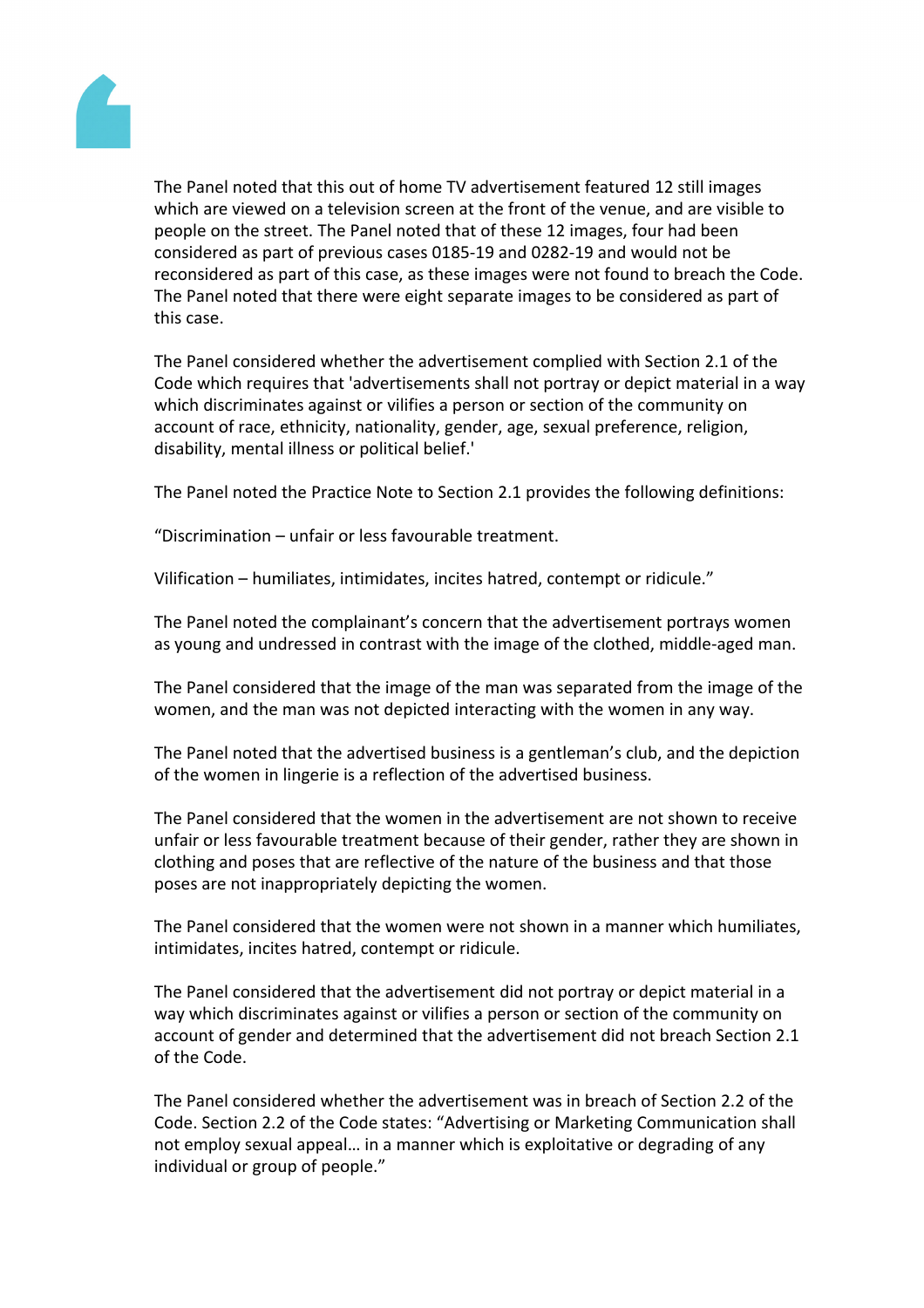

The Panel noted the complainant's concern that the advertisement represents women's bodies as commodities.

The Panel noted the AANA Practice Note which provides guidance on the meaning of the terms exploitative and degrading:

Exploitative - (a) taking advantage of the sexual appeal of a person, or group of people, by depicting them as objects or commodities; or (b) focussing on their body parts where this bears no direct relevance to the product or service being advertised. Degrading – lowering in character or quality a person or group of people.

The Panel first considered whether the advertisement used sexual appeal.

The Panel considered that the depiction of attractive women in connection to a gentleman's club is one which most people would consider to contain sexual appeal. The Panel considered that the seven images which featured women would be considered to use sexual appeal. The Panel considered that image seven depicting the fully clothed man in a seated position did not use sexual appeal.

The Panel then considered whether the advertisement used sexual appeal in a manner that was exploitative of an individual or group of people.

The Panel noted that this is a legal business and although people may dislike the fact that women in the business are paid for adult entertainment services, this does not mean that the advertisement is exploitative.

The Panel considered the woman in image five was depicted as being dressed as a witch for Halloween, and that there is no focus on the woman's body.

The Panel considered the woman in image six and noted that she was dressed in a white shirt with the top three buttons undone to expose her cleavage. The Panel considered that the woman was dressed in the theme of an attractive teacher to promote a 'hot for teachers' event and the depiction of the woman with her shirt unbuttoned was relevant to this theme.

The Panel considered that images one, three, and eight featured women in lingerie. The Panel considered that there was a focus on the women's bodies in the advertisement, however noted that the advertised product is a gentleman's club which features scantily clad women as part of its service. The Panel considered that the images used in the advertisement are clearly related to the product being advertised.

The Panel considered that the woman in image two was depicted as topless, however considered that she is holding a large present which is covering her nipples and lower breasts. The Panel considered that the focus on the woman's body was clearly related to the venue being advertised.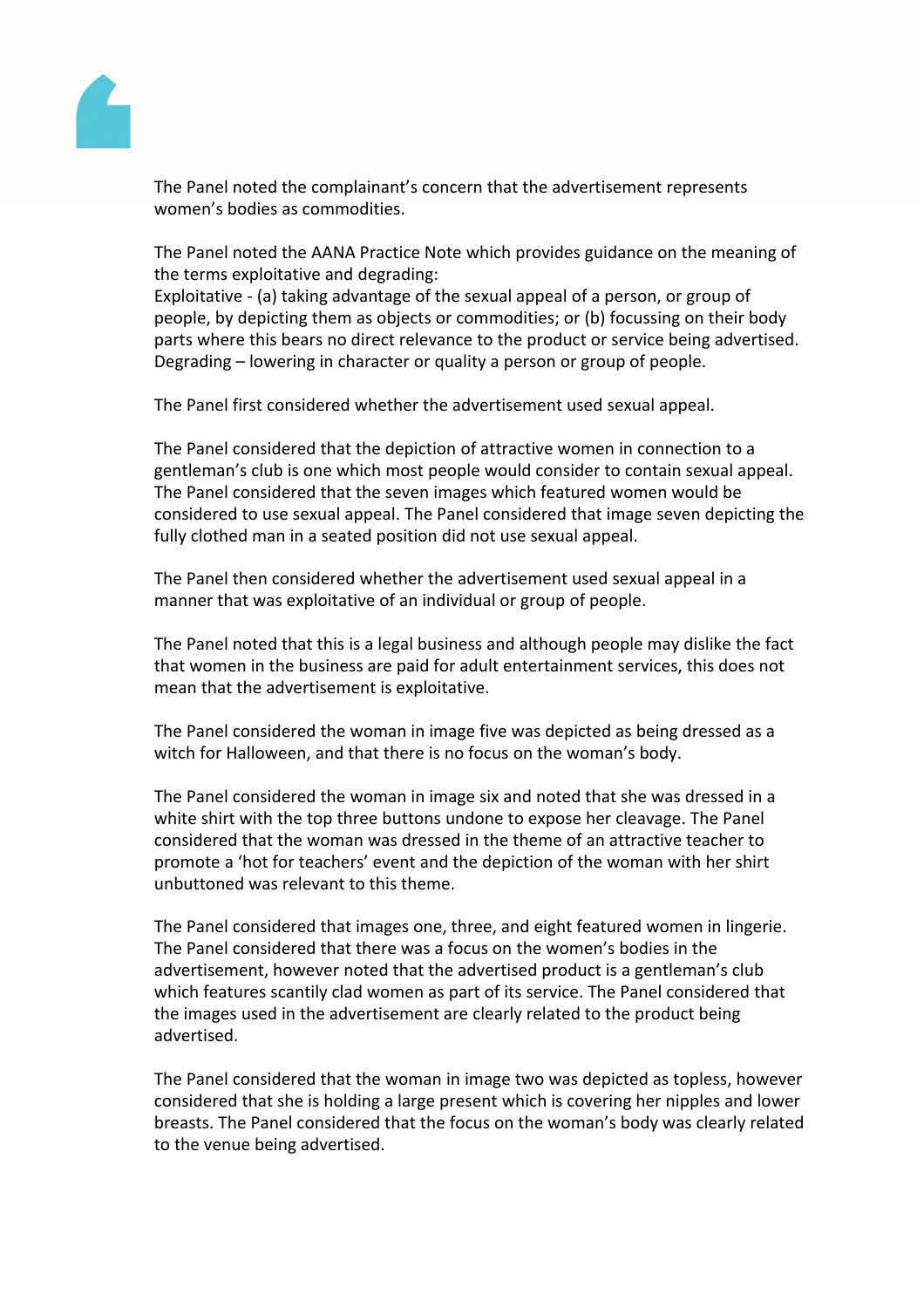

The Panel noted that the women in image four were depicted in an intimate pose and noted the complainant's concern that the depiction of two women engaging in sexual foreplay is clearly directed at men, inviting them to be the third member.

The Panel noted the advertisement included the caption, "Gentlemens Wednesday' and considered that the impression of the advertisement was that this was the kind of activity which may be featured in the venue on this night.

The Panel considered that the women were posed intimately, but not as though they were engaged in sexual activity, and considered that the advertisement depicted the women as undertaking activities in the course of their employment, and did not otherwise suggest the women were objects.

The Panel considered that images one, two, three, four, five, six and eight did not use sexual appeal in a manner that was exploitative of an individual or group of people.

The Panel then considered whether the advertisement used sexual appeal in a degrading manner.

The Panel considered that the women in the images were depicted as confident and considered that the advertisement did not depict the women in a way which lowered them in character or quality.

The Panel considered that the advertisement did not use sexual appeal in a degrading manner.

The Panel determined that images one, two, three, four, five, six and eight advertisement did not employ sexual appeal in a manner which is exploitative or degrading of any individual or group of people.

The Panel determined that that the advertisement did not breach Section 2.2 of the Code.

The Panel considered whether the advertisement was in breach of Section 2.4 of the Code. Section 2.4 of the Code states: "Advertising or Marketing Communications shall treat sex, sexuality and nudity with sensitivity to the relevant audience".

The Panel noted the complainant's concern that the advertisement was confronting, offensive and inappropriate for a location with a broad audience including children.

The Panel considered whether the advertisement contained sex, sexuality or nudity.

The Panel noted the Practice Note for the Code states:

"Images which are not permitted are those which are highly sexually suggestive and inappropriate for the relevant audience. Explicit sexual depictions in marcomms, particularly where the depiction is not relevant to the product or service being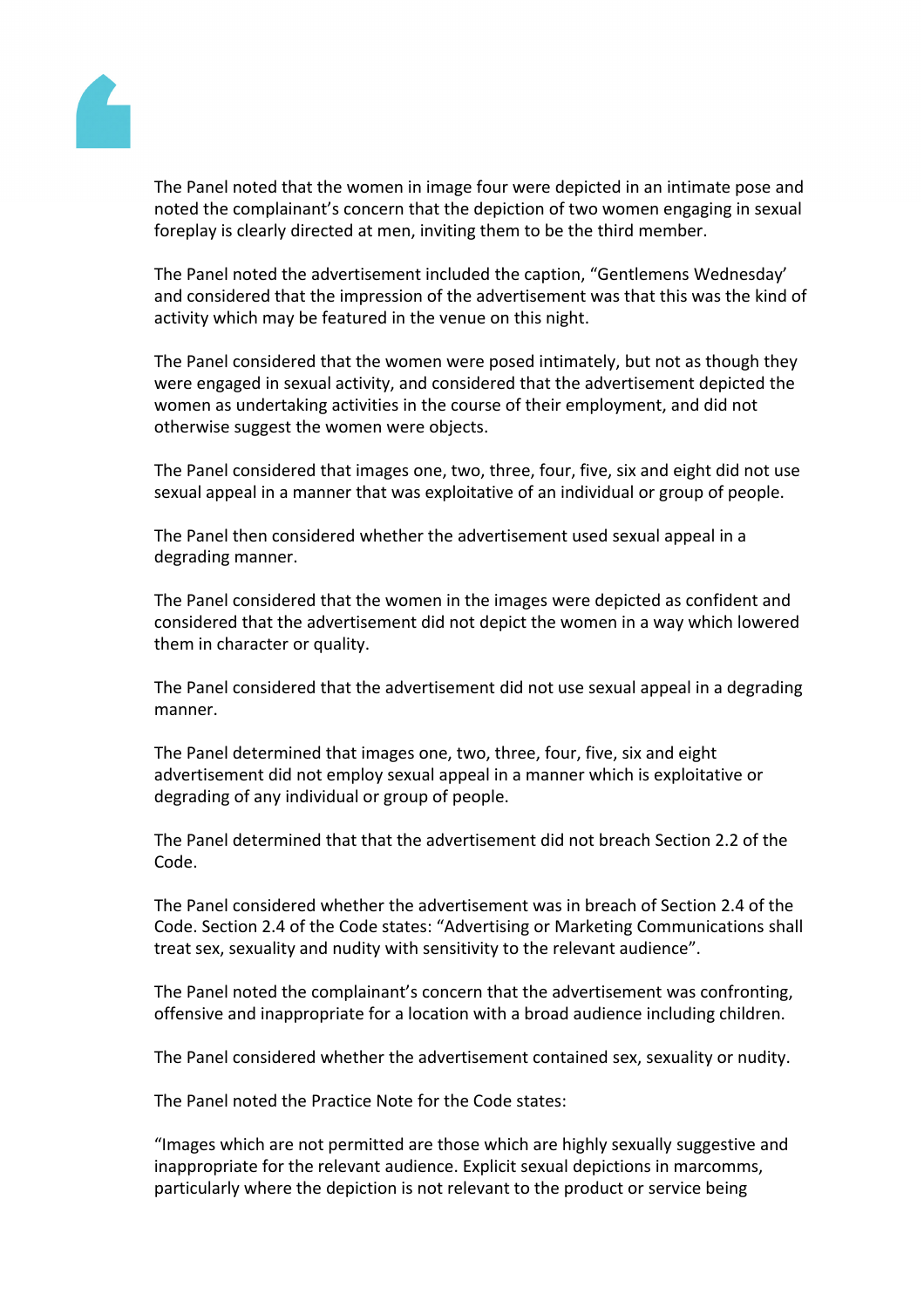

advertised, are generally objectionable to the community and will offend Prevailing Community Standards."

The Panel considered whether the image depicted sex. The Panel noted the dictionary definition of sex most relevant to this section of the Code of Ethics is 'sexual intercourse; sexually stimulating or suggestive behaviour.' (Macquarie Dictionary 2006).

The Panel considered that images five and seven do not contain sexual intercourse, sexually stimulating or suggestive behaviour and do not contain sex.

The Panel considered that the depiction a woman in revealing lingerie is not a depiction of sexual intercourse, sexual stimulation or suggestive behaviour. The Panel considered that images one, two, six and eight do not contain sex.

The Panel considered that image three featured a woman in lingerie, kneeling on a bed with her legs apart pulling up her camisole and that this could be considered suggestive behaviour.

The Panel considered that image four featured two woman in lingerie in an intimate pose and that this could be considered sexually stimulating or suggestive behaviour.

The Panel considered that images three and four did depict sex.

The Panel considered whether the advertisement contained sexuality. The Panel noted the definition of sexuality includes 'sexual character, the physical fact of being either male or female; The state or fact of being heterosexual, homosexual or bisexual; sexual preference or orientation; one's capacity to experience and express sexual desire; the recognition or emphasising of sexual matters'. The Panel noted that the use of male or female actors in an advertisement is not of itself a depiction of sexuality.

The Panel considered that the depiction of the man in image seven was highlighting a drink special and not the sexual nature of the business. The Panel considered that image seven did not depict sexuality.

The Panel considered that images of attractive women in conjunction with promotions for events at a gentleman's club would amount to the recognition or emphasising of sexual matters. The Panel considered that images one, two, three, four, five, six and eight did depict sexuality.

The Panel considered whether the advertisement contained nudity. The Panel noted that the dictionary definition of nudity includes 'something nude or naked', and that nude and naked are defined to be 'unclothed and includes something 'without clothing or covering'. The Panel considered that the Code is intended for the Panel to consider the concept of nudity, and that partial nudity is factor when considering whether an advertisement treats nudity with sensitivity to the relevant audience.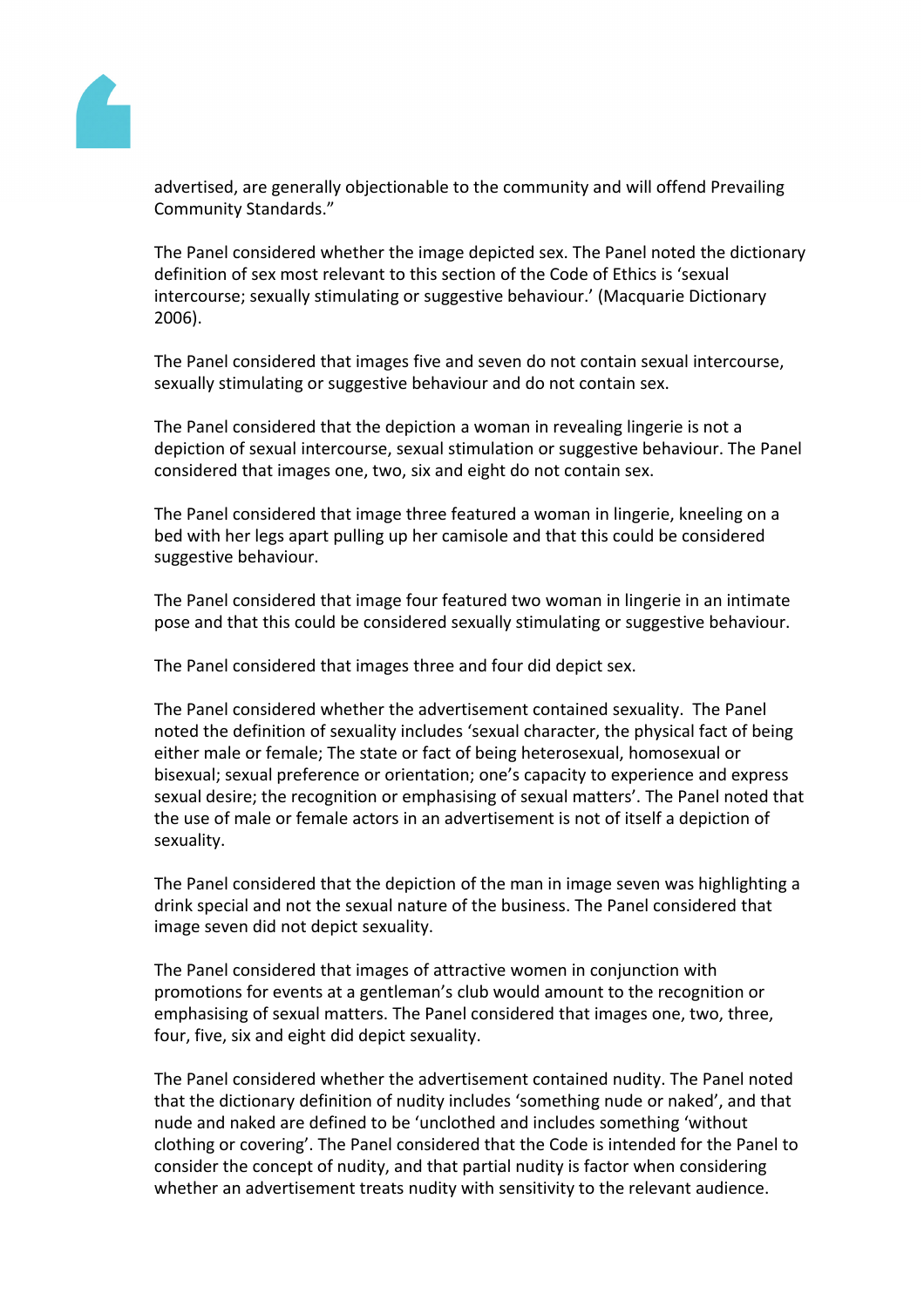

The Panel considered that image one featured a woman from the side wearing a gstring with a large amount of her buttocks visible and that this would constitute nudity.

The Panel considered that image two featured a woman without a top on and considered that this would constitute nudity.

The Panel considered that images three, four and eight featured images of women in lingerie and whilst their breasts and genitals are covered some members of the community may consider the depiction of women in lingered to constitute nudity.

The Panel considered the woman in image five was wearing a large witch's hat and what appeared to be a backless dress. The Panel considered that this image did not contain nudity.

The Panel considered that the female in image six is wearing a white button-up shirt with some cleavage exposed. The Panel considered that this image did not contain nudity.

The Panel considered that the man in image seven was fully clothed and did not contain nudity.

The Panel determined that image seven did not contain sex, sexuality or nudity and did not breach Section 2.4 of the Code.

The Panel considered whether the images one, two, three, four, five, six and eight treated the issue of sex, sexuality and nudity with sensitivity to the relevant audience.

The Panel considered that the depiction of the women was relevant to the business's services being promoted. The Panel considered that although it is reasonable for an advertiser to depict the services being promoted, the depiction should be treated with sensitivity to the relevant audience.

The Panel considered the meaning of 'sensitive' and noted that the definition of sensitive in this context can be explained as indicating that 'if you are sensitive to other people's needs, problems, or feelings, you show understanding and awareness of them.'

(https://www.collinsdictionary.com/dictionary/english/sensitive)

The Panel considered that the requirement to consider whether sexual suggestion is 'sensitive to the relevant audience' is a concept requiring them to consider who the relevant audience is and to have an understanding of how they might react to or feel about the advertisement – the concept of how subtle sexual suggestions is or might be is relevant to the Panel considering how children, and other sections of the community, might consider the advertisement.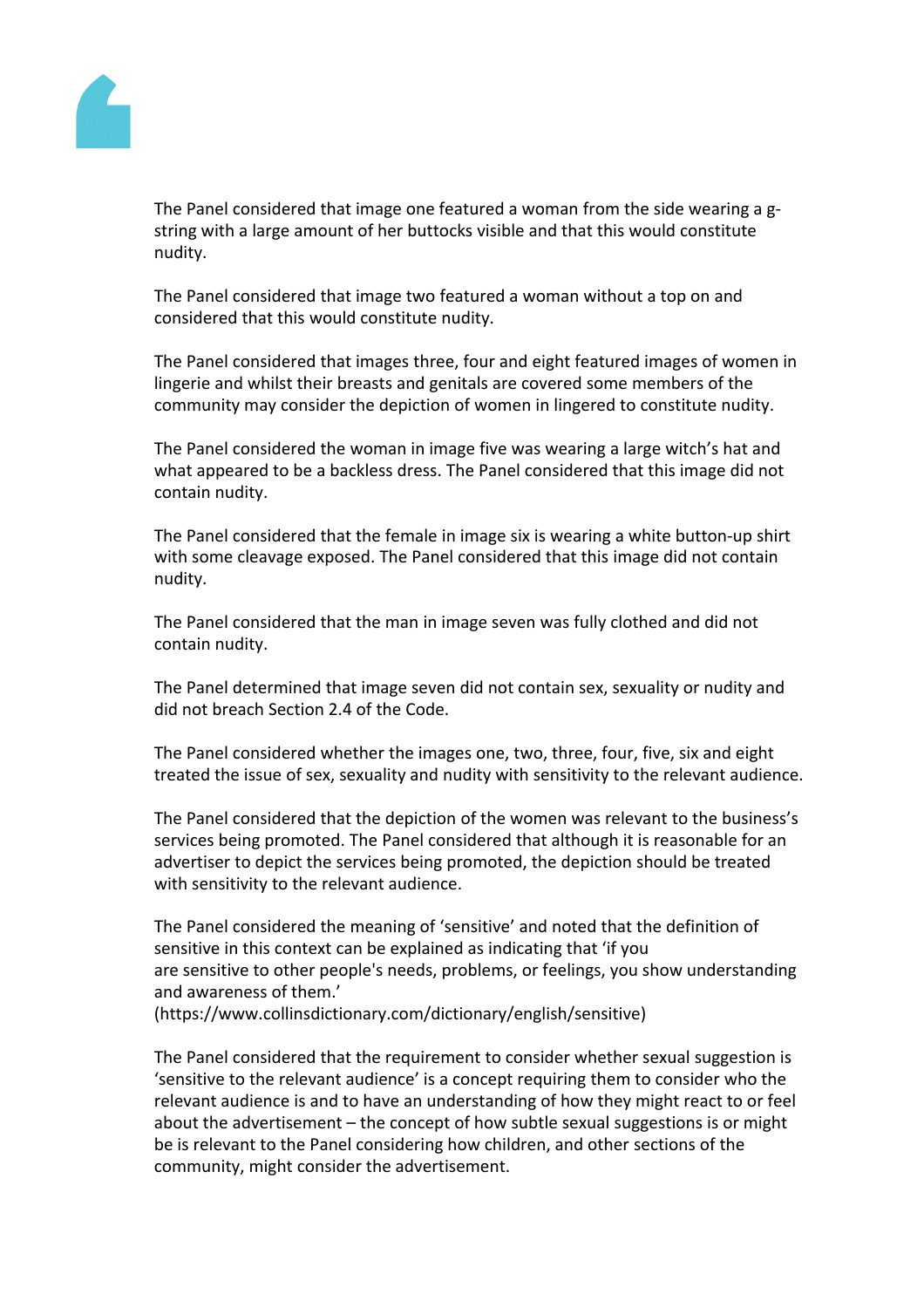

The Panel noted that this image appears on an electronic sign on the street and is visible 24 hours a day. The Panel considered that the relevant audience includes workers, people walking to the businesses and people who are not going to the business but who are walking past, and that this last group would include children.

The Panel considered image one. A minority of the Panel felt that the pose and style of the woman's lingerie meant that a large amount of the woman's buttocks was visible, and that this constituted too much nudity for a broad audience. The majority of the Panel considered however that the image was highly stylised and representative of the services offered by the business. The Panel considered that the level of nudity in the advertisement was not excessive and that the woman was not posed in an overtly sexual way. The Panel considered that the image would not attract the attention of young children, and that young children who viewed the advertisement would see a woman in her underwear and would not understand the sexual nature of the business. The Panel determined that image one did treat the issue of sex, sexuality and nudity with sensitivity to the relevant broad audience.

The Panel considered image two. The Panel noted the complainant's concern that the image featured a Christmas theme which would be attractive to children. The Panel considered that although the woman is clearly topless, her lower breasts and nipples are covered and there is no explicit nudity in the advertisement. The Panel considered that the wording 'kiss me under the mistletoe' was mildly sexually suggestive, but was not explicit or overly sexual. The Panel noted that Christmas would be attractive to children, however considered the level of nudity and sexuality in the advertisement was mild. The Panel considered that the image was advertising a Christmas themed event at the venue and that it was reasonable for the advertiser to use a Christmas theme in advertising. The Panel determined that image two did treat the issue of sex, sexuality and nudity with sensitivity to the relevant broad audience.

The Panel then considered image three. The Panel considered that the woman kneeling on the with her legs slightly apart was a sexualised pose. The Panel considered that the woman's lingerie covered her genitals and her nipples and the level of nudity was mild. The Panel considered that there was no sexually suggestive wording in the advertisement. The Panel considered that the image would not attract the attention of young children, and that young children who viewed the advertisement would see a woman in her underwear and would not understand the sexual nature of the business. The Panel determined that image three did treat the issue of sex, sexuality and nudity with sensitivity to the relevant broad audience.

The Panel then considered image four. The Panel noted the complainant's concern that the image depicts two women engaged in foreplay in a way which is blatantly targeting men, inviting a male viewer to be a third party. A minority of the Panel considered that the poses of the women were highly sexually suggestive and that the level of sexuality in the advertisement was not appropriate for a broad audience. The majority of the Panel considered that while the pose of the women is sexual, the image is non-aggressive and gentle in nature and depicts the two women in an equal partnership. The majority of the Panel considered that the depiction of this image